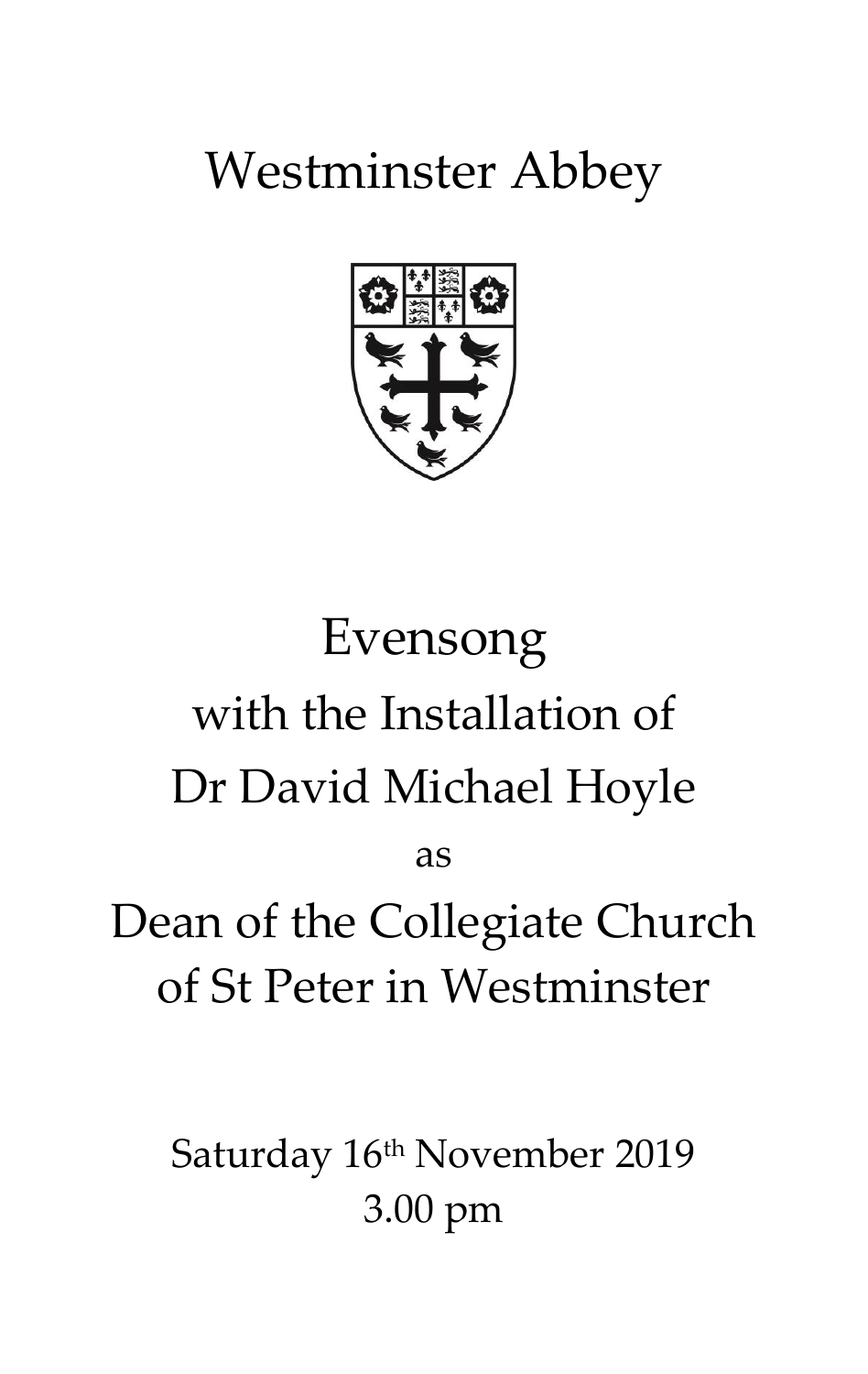*The service is sung by the Choir of Westminster Abbey, conducted by James O'Donnell, Organist and Master of the Choristers.*

*The organ is played by Peter Holder, Sub-Organist.*

|                                              | Music before the service, played by Alexander Hamilton, Organ Scholar: |
|----------------------------------------------|------------------------------------------------------------------------|
|                                              | Prelude and Fugue in G BWV 541 Johann Sebastian Bach (1685-1750)       |
| Romance                                      | William McKie (1901–84)<br>Organist of Westminster Abbey 1941–63       |
| Chorale Prelude on 'St Ann's'                | Hubert Parry (1848–1918)                                               |
| Matthew Jorysz, Assistant Organist, plays:   |                                                                        |
| Andante espressivo<br>from Sonata in G Op 28 | Edward Elgar (1857–1934)                                               |
| Installation March Op 108                    | Charles Villiers Stanford (1852–1924)                                  |

*In the Jerusalem Chamber before the service Dr Hoyle makes and subscribes the two Declarations required by the Canons Ecclesiastical promulged by the General Synod of the Church of England, the Sub-Dean attesting the same.*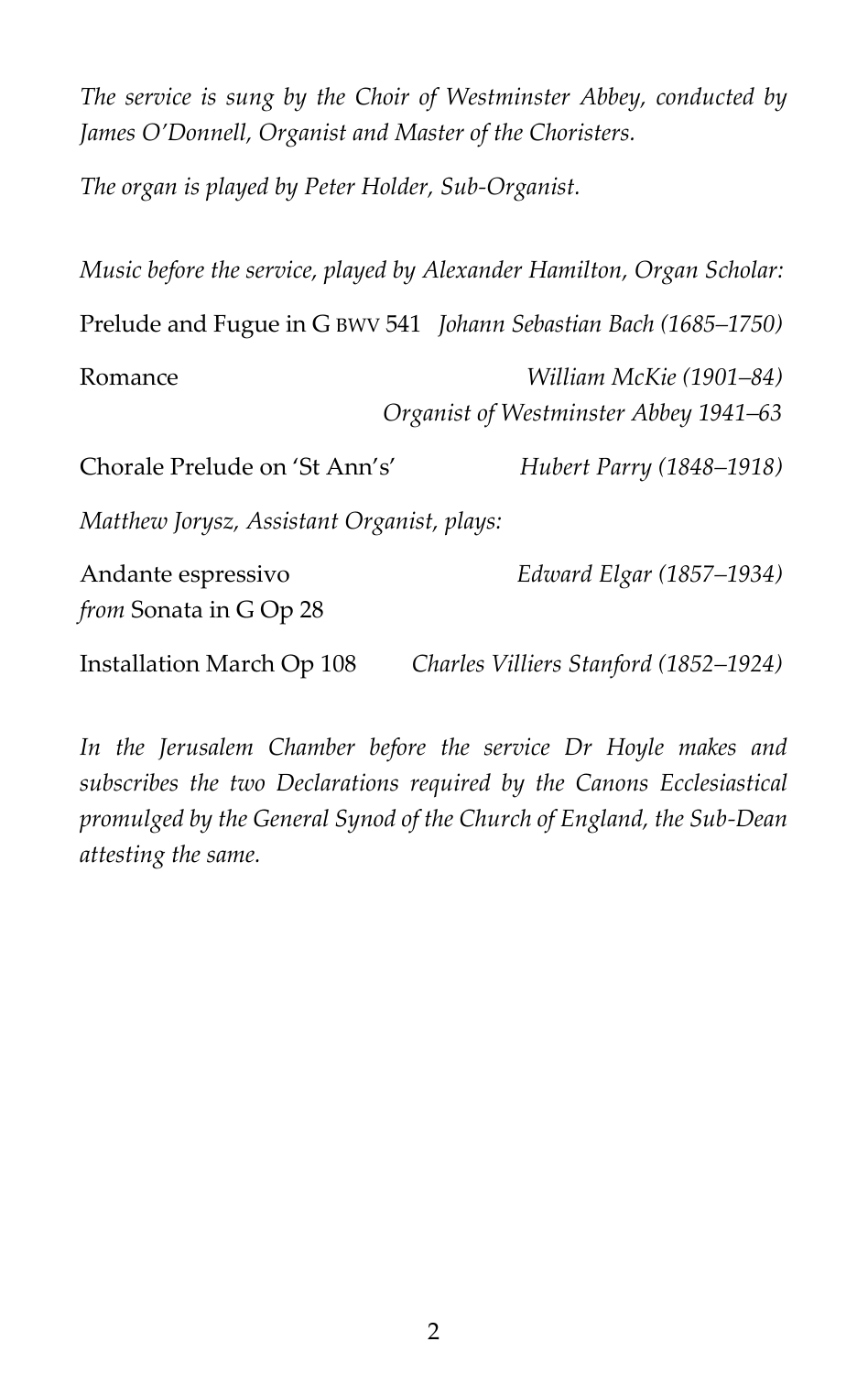*The King of Arms of the Most Honourable Order of the Bath is conducted to a place in Quire.*

*A Procession of Faith Representatives moves to places in the Lantern.*

*A Procession of Ecumenical Representatives moves to places in the Sacrarium.*

*A Procession of Visiting Clergy moves to places in the Lantern:*

*A Verger*

Incumbents of benefices in the patronage of the Dean and Chapter of Westminster, and other clergy associated with Westminster Abbey

Dean and clergy of Gloucester Cathedral

*Deputy Head Verger of Bristol Cathedral*

Greater Chapter of Bristol Cathedral and representatives of the Diocese of Bristol

Members of the College of Deans

# Bishops

The Dean and other representative clergy of Southwark Cathedral

The Dean and other representative clergy of St Paul's Cathedral

Representative clergy of St George's Chapel, Windsor Castle

*The Right Worshipful The Lord Mayor of Westminster and Deputy High Steward, Councillor Ruth Bush, is received at the Great West Door by the Chapter of Westminster.*

*The Procession of the Collegiate Foundation moves to places in Quire.*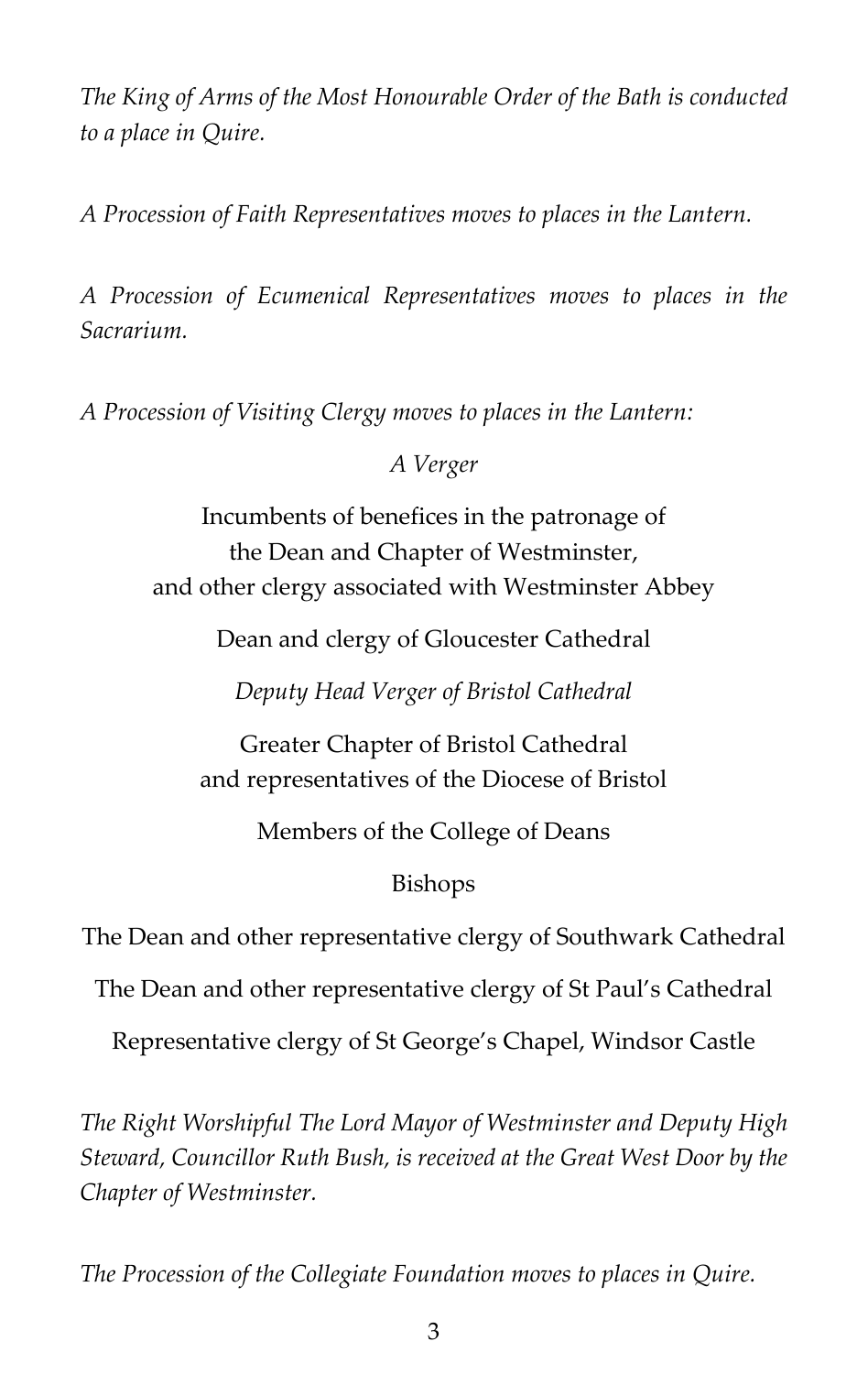# ORDER OF SERVICE

*All stand. The choir sings*

THE INTROIT

IBERA nos, salva nos, justifica nos, O beata Trinitas. L

*Deliver us, save us, justify us, O blessed Trinity.*

*John Sheppard (c 1515–58)*

*All sing*

THE HYMN

*during which the Procession moves to places in Quire and the Sacrarium*



HRIST is made the sure foundation, **C** HRIST is made the sure found:<br>and the precious corner-stone, who, the two walls underlying, bound in each, binds both in one, holy Sion's help for ever, and her confidence alone.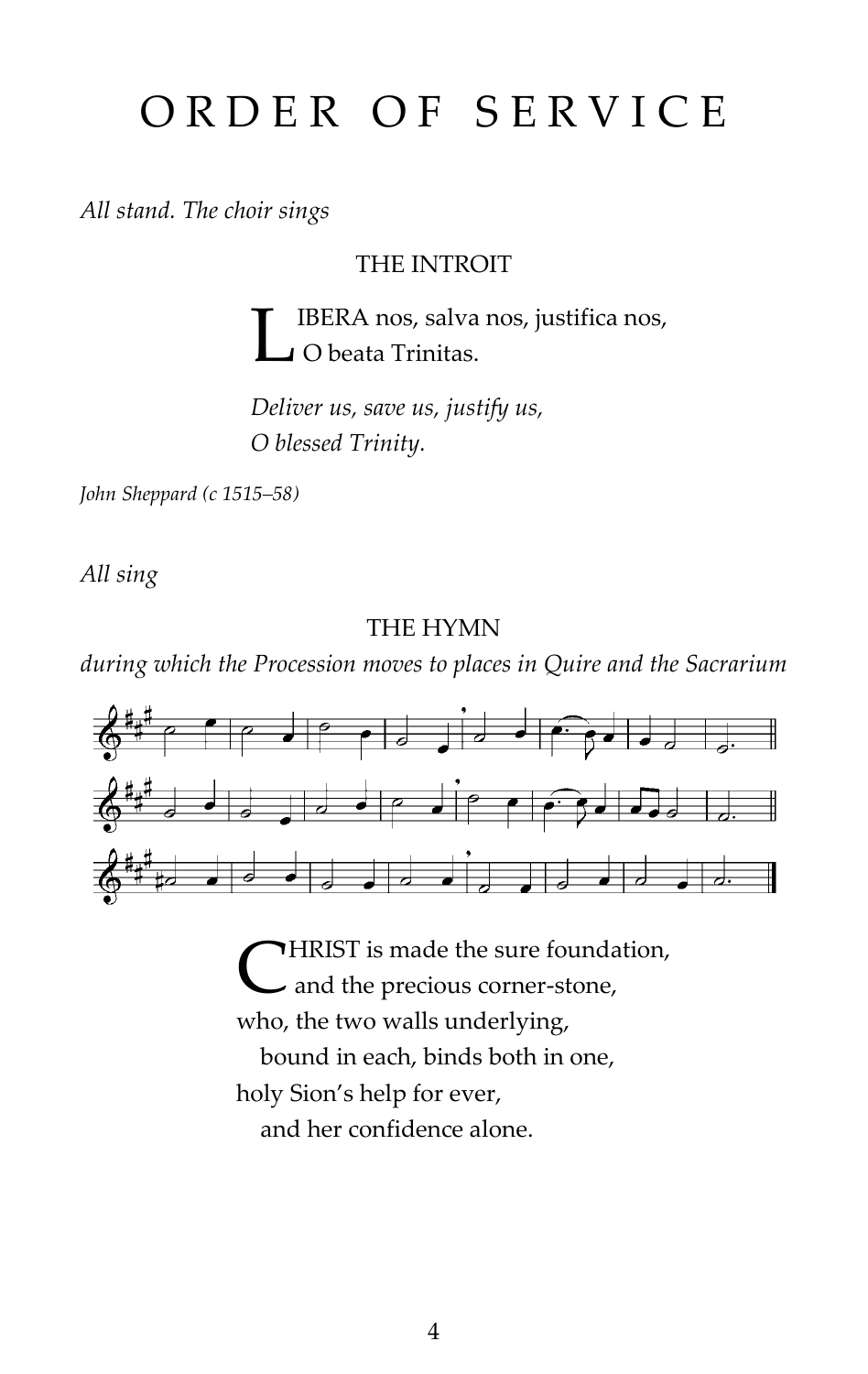All that dedicated city, dearly loved by God on high, in exultant jubilation pours perpetual melody, God the One, in threefold glory, singing everlastingly.

To this temple, where we call thee, come, O Lord of hosts, today; with thy wonted loving-kindness, hear thy people as they pray; and thy fullest benediction shed within its walls for ay.

Laud and honour to the Father; laud and honour to the Son, laud and honour to the Spirit, ever Three, and ever One, consubstantial, co-eternal, while unending ages run. Amen.

*Henry Purcell (1659–95) Organist of Westminster Abbey 1679–95*

*Westminster Abbey 205 NEH* Angularis fundamentum *c 7th–8 th century from* O God, thou art my God *translated by John Mason Neale (1818–66)*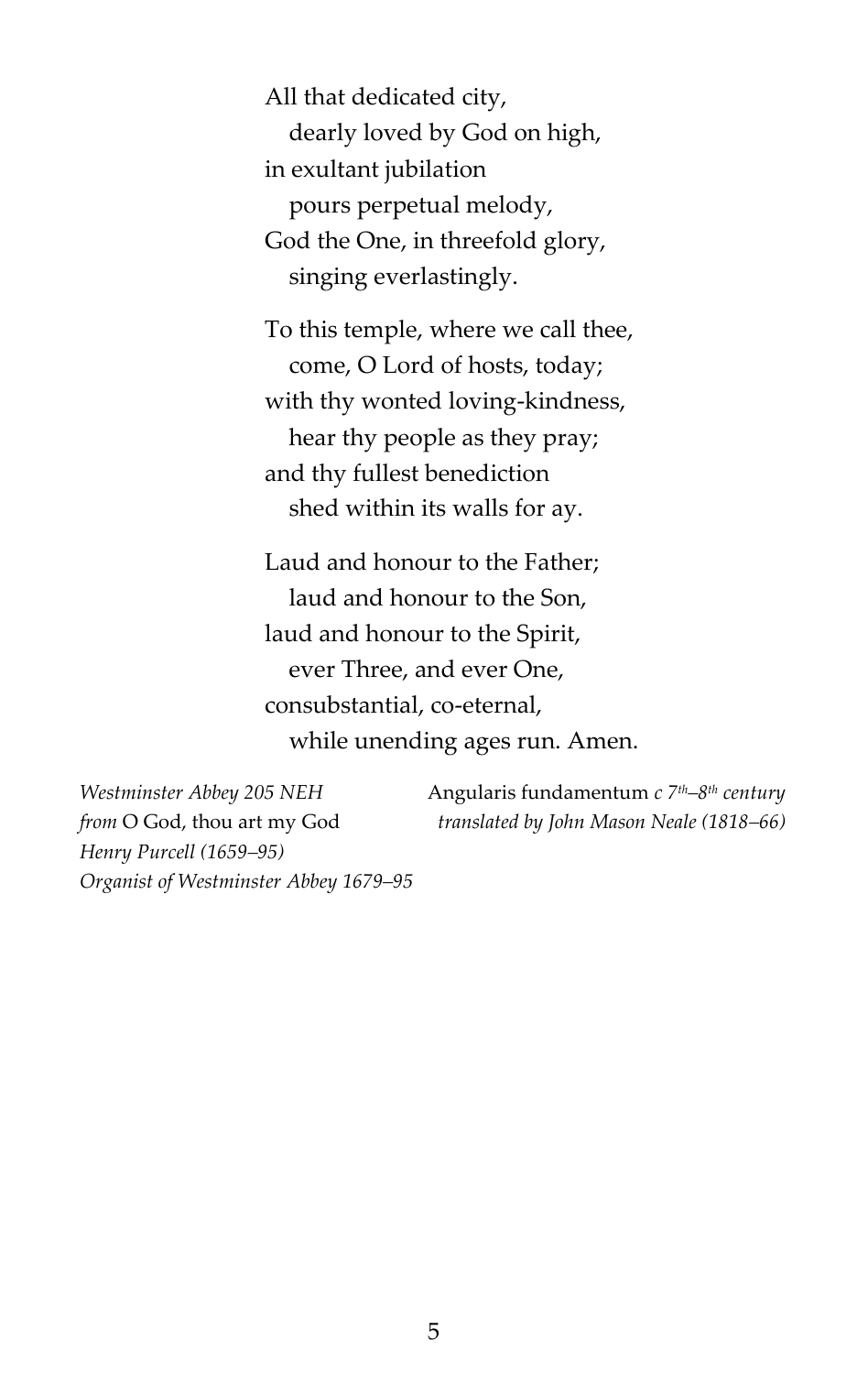#### ORDER OF PROCESSION

*Beadle*

*Cross and Lights The Banner of St Oswald* The Choir of Westminster Abbey *The Banner of St Martin* The Queen's Almsmen

*Cross of Westminster and Lights*

*The Banner of St George*

The Right Reverend Tim Thornton *Bishop at Lambeth*

The Right Reverend and Right Honourable Dame Sarah Mullally *Dean, Her Majesty's Chapels Royal and Bishop of London*

#### Priests Vicar

#### *The Banner of St Edward*

The Reverend Mark Birch *Minor Canon and Sacrist* The Reverend Jennifer Petersen *Minor Canon and Chaplain*

> The Reverend Christopher Stoltz *Minor Canon and Precentor*

> > *The Banner of St Peter*

*Canons' Verger*

His Grace The Duke of Buccleuch and Queensberry *High Steward*

The Reverend Dr James Hawkey *Canon Theologian* The Reverend Anthony Ball *Canon Steward and Almoner*

> The Venerable David Stanton *Sub-Dean, Canon Treasurer, and Archdeacon of Westminster*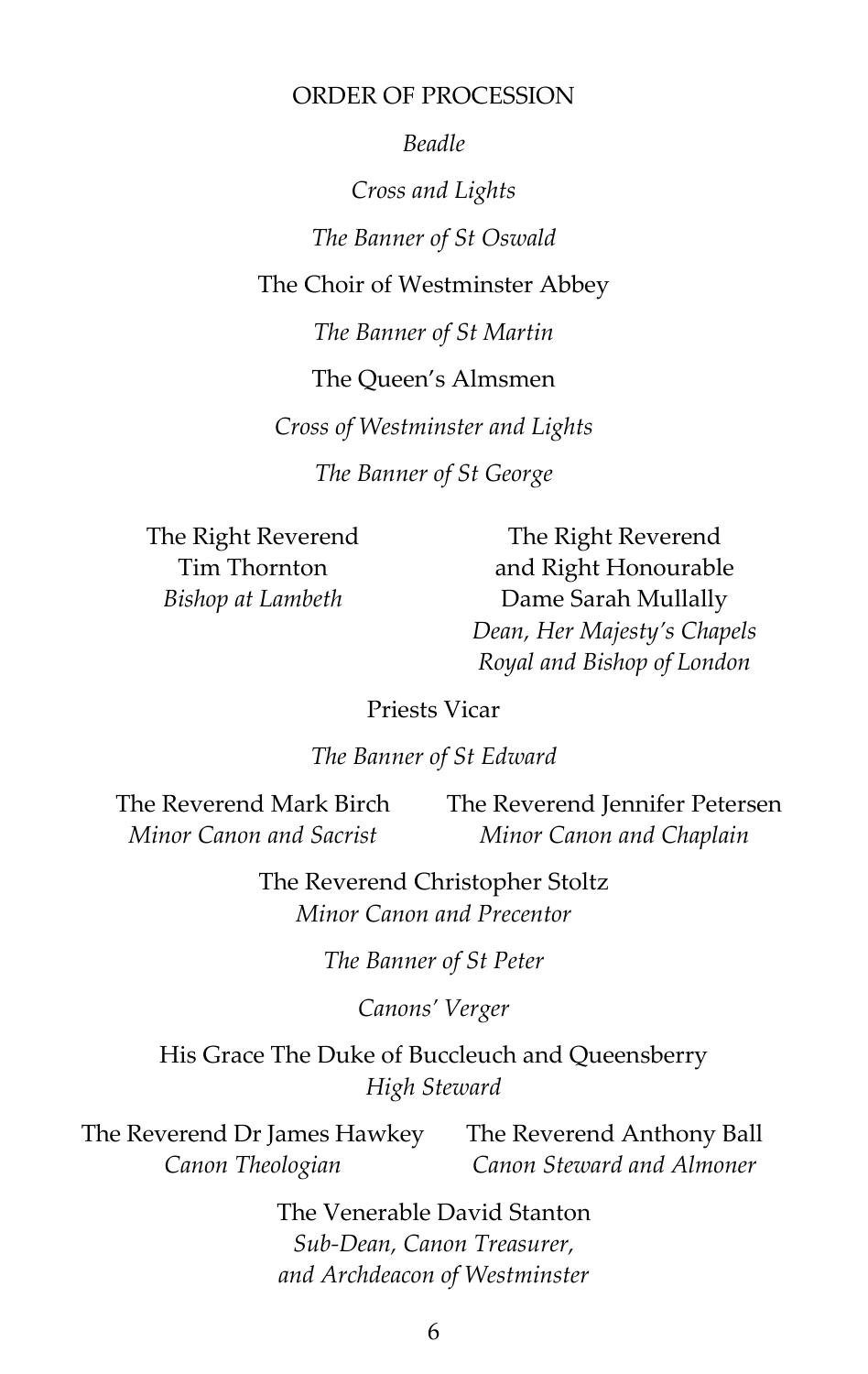*All remain standing. The Reverend Christopher Stoltz, Minor Canon and Precentor, gives the Welcome and says a Sentence of Scripture*

*All remain standing. The officiant and choir sing* 

# THE RESPONSES

LORD, open thou our lips and our mouth shall shew forth thy praise. O

O God, make speed to save us. O Lord, make haste to help us.

Glory be to the Father, and to the Son, and to the Holy Ghost; as it was in the beginning, is now, and ever shall be, world without end. Amen.

Praise ye the Lord. The Lord's name be praised.

*Bernard Rose (1916–96)*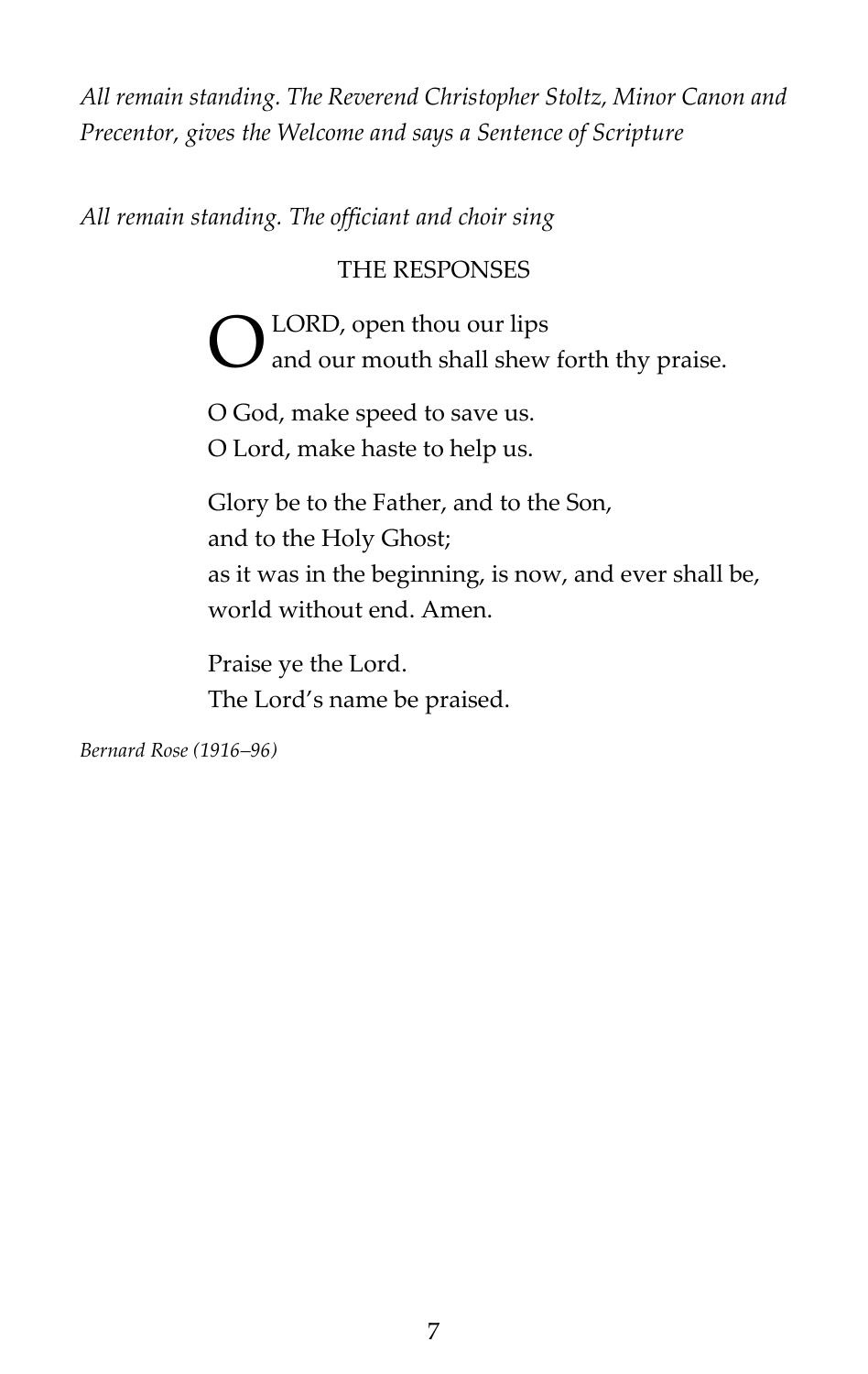#### PSALM 84

HOW amiable are thy dwellings :  $\bigcirc$  HOW amiable are the thousand through the state. My soul hath a desire and longing to enter into the courts of the Lord : my heart and my flesh rejoice in the living God. Yea, the sparrow hath found her an house, and the swallow a nest where she may lay her young : even thy altars, O Lord of hosts, my King and my God. Blessed are they that dwell in thy house : they will be alway praising thee. Blessed is the man whose strength is in thee : in whose heart are thy ways. Who going through the vale of misery use it for a well : and the pools are filled with water. They will go from strength to strength : and unto the God of gods appeareth every one of them in Sion. O Lord God of hosts, hear my prayer : hearken, O God of Jacob. Behold, O God our defender : and look upon the face of thine Anointed. For one day in thy courts : is better than a thousand. I had rather be a door-keeper in the house of my God : than to dwell in the tents of ungodliness. For the Lord God is a light and defence : the Lord will give grace and worship, and no good thing shall he withhold from them that live a godly life. O Lord God of hosts : blessed is the man that putteth his trust in thee. *All stand* Glory be to the Father, and to the Son, and to the Holy Ghost;

as it was in the beginning, is now, and ever shall be, world without end. Amen.

*James Coward (1824–80)*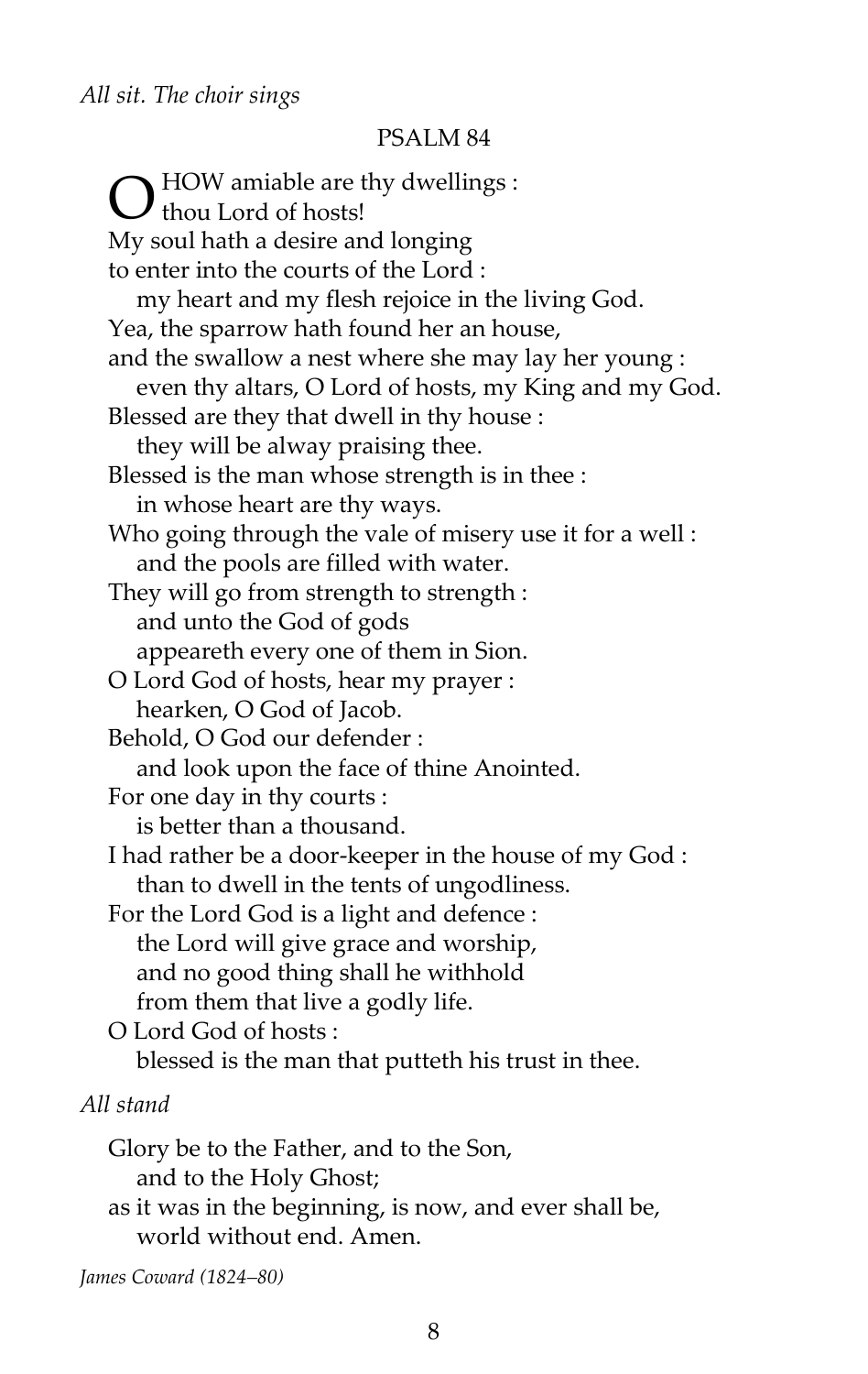*All sit. The Collegiate Body remains standing for*

#### THE INSTALLATION

*The Dean-designate is conducted from the Samaria Parlour of the Deanery by the Precentor and the Chapter Clerk, led by the Head Verger and Sub-Sacrist of Bristol Cathedral, to the east end of Quire*

*The Canons of Westminster assemble at the east end of Quire to receive the Dean-designate*

*The Chapter Clerk presents the Queen's Grant and Mandamus to the Sub-Dean, who returns them to the Chapter Clerk and directs him to read them*

*Her Majesty's Grant and Mandamus having been read, the Chapter Clerk hands to the Dean-designate the Latin Declaration, which the Deandesignate then reads aloud*

GO, David Michael Hoyle, EGO, David Michael Hoyl<br>
regia majestate decanus<br>
decimales hair corlection designatus huic ecclesiæ collegiatæ beati Petri Westmonasteriensis, hoc sacramento meipsum astringo, et Deo teste promitto ac spondeo, primo, me veram Christi religionem omni animo amplexurum, Scripturæ auctoritatem hominum judiciis præpositurum, regulam vitæ et summam fidei ex verbo Dei petiturum, cætera quæ ex verbo Dei non probantur pro humanis habiturum: auctoritatem regiam in omnibus summam estimaturum; et contrarias verbo Dei opiniones omni voluntate ac mente refutaturum; vera consuetis, scripta non scriptis in religionis causa ante habiturum. Deinde me omnia hujus ecclesiæ collegiatæ beneficia, possessiones, proventus, jura, libertates,

*I, David Michael Hoyle, having been appointed dean of this collegiate church of St Peter in Westminster by Her Majesty, bind myself by this oath, and calling God to witness I promise and vow, first, that I will embrace the true religion of Christ with my whole heart, that I will set the authority of Scripture before the judgements of men, that I will seek my rule of life and my whole faith from the Word of God, and all other things which are not proved by the Word of God I will hold to be merely human: that I will regard the royal authority as supreme in all things and that I will oppose with my whole will and mind opinions contrary to the Word of God: that in the cause of religion I will prefer truth to custom and written law to unwritten: secondly, that I will administer with the greatest good faith all the benefices, possessions, rights, liberties,*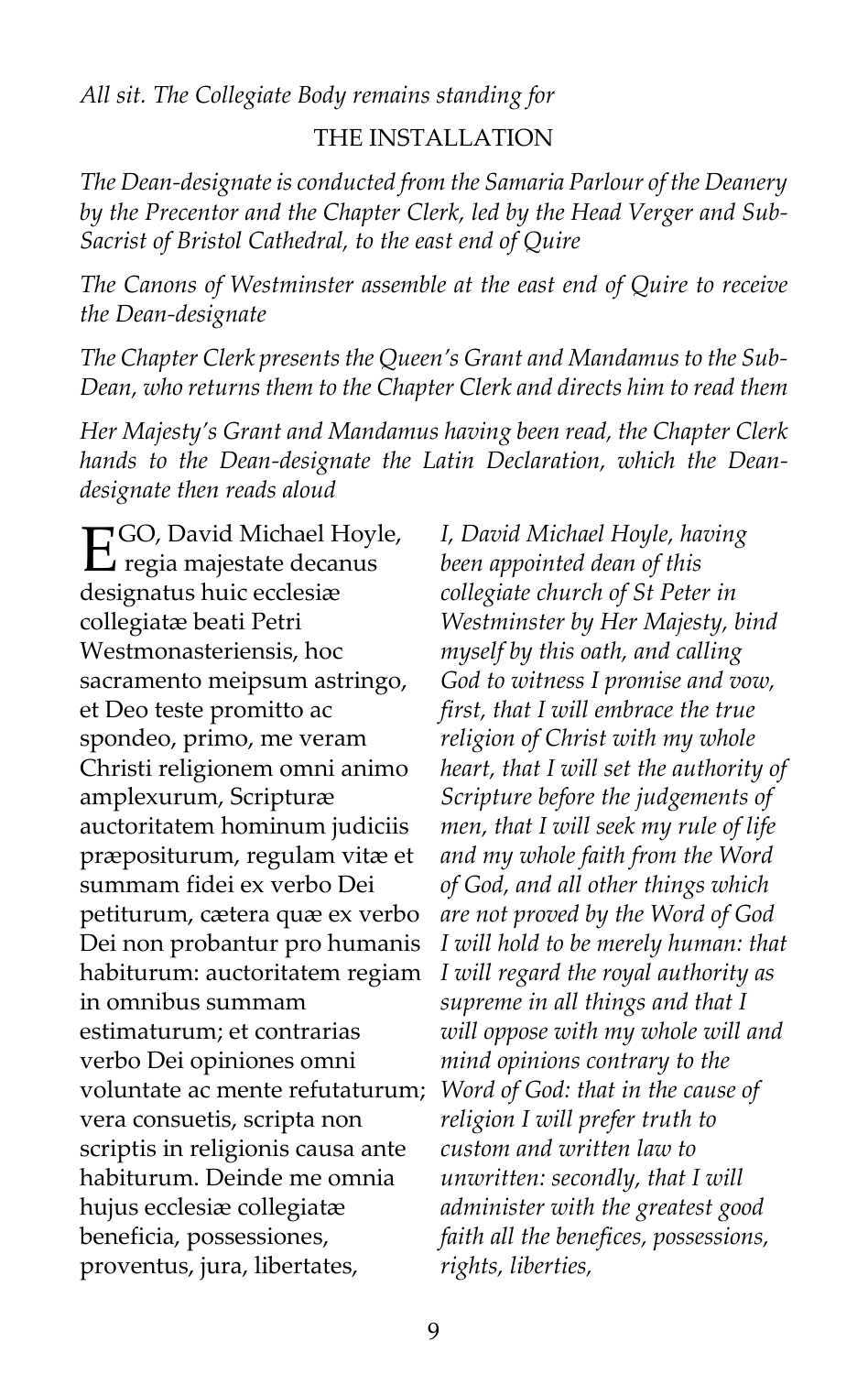privilegia, monumenta, omnia denique bona sine diminutione aut vastatione summa cum fide administraturum. Omnes et singulos præbendarios, discipulos, administros, et pauperes, ex statutis his, et præscriptionibus regiæ majestatis sine ullius generis aut conditionis aut personarum gratia aut odio recturum et defensurum, atque ut prædicta omnia legitime et salutariter ab aliis administrentur et defendantur curaturum.

Ad hæc meo consensu commune sigillum collegii nulli scripto appositurum sine unanimi assensu et consensu totius capituli, aut ad minimum duorum præbendariorum capitulariter congregatorum qui et consensum suum manuum suarum subscriptione in libro capitulari secundum antiquum morem testificentur.

Denique si loco motus fuero, aut si sponte cessero, me omnia collegii bona quæ in mea potestate sunt, vel esse debent, thesaurario collegii, vel statim, si id commode fieri potest, vel intra quindecim dies, sine controversia, tergiversatione aut diminutione (salvo eorum rationabili usu) juxta indenturam inter me et thesaurarium hac de re confectam, sive conficiendam redditurum.

*privileges, monuments, in a word all the goods of this collegiate church without diminution or waste. That I will correct and defend every individual canon, scholar, servant, and almsman in accordance with these statutes, and the rules of Her Majesty without any kind of favour or disfavour of condition or person and use every endeavour that all the aforesaid things may be administered lawfully and to the good of all.*

*Moreover that the Common Seal of the college shall not be affixed to any writing by my consent, except with the unanimous assent and consent of the whole chapter, or at least of two of the canons in chapter assembled, who shall testify their consent by their signatures in the Chapter Book according to ancient custom.*

*Finally that, if I am removed from my office, or resign of my own accord, I will hand over all the goods of the college that are in my power, or ought to be, to the Treasurer of the college, either immediately, or if that cannot be conveniently done, within fifteen days, without dispute, delay, or diminution (except for reasonable wear and tear) according to the relevant agreement made between me and the Treasurer.*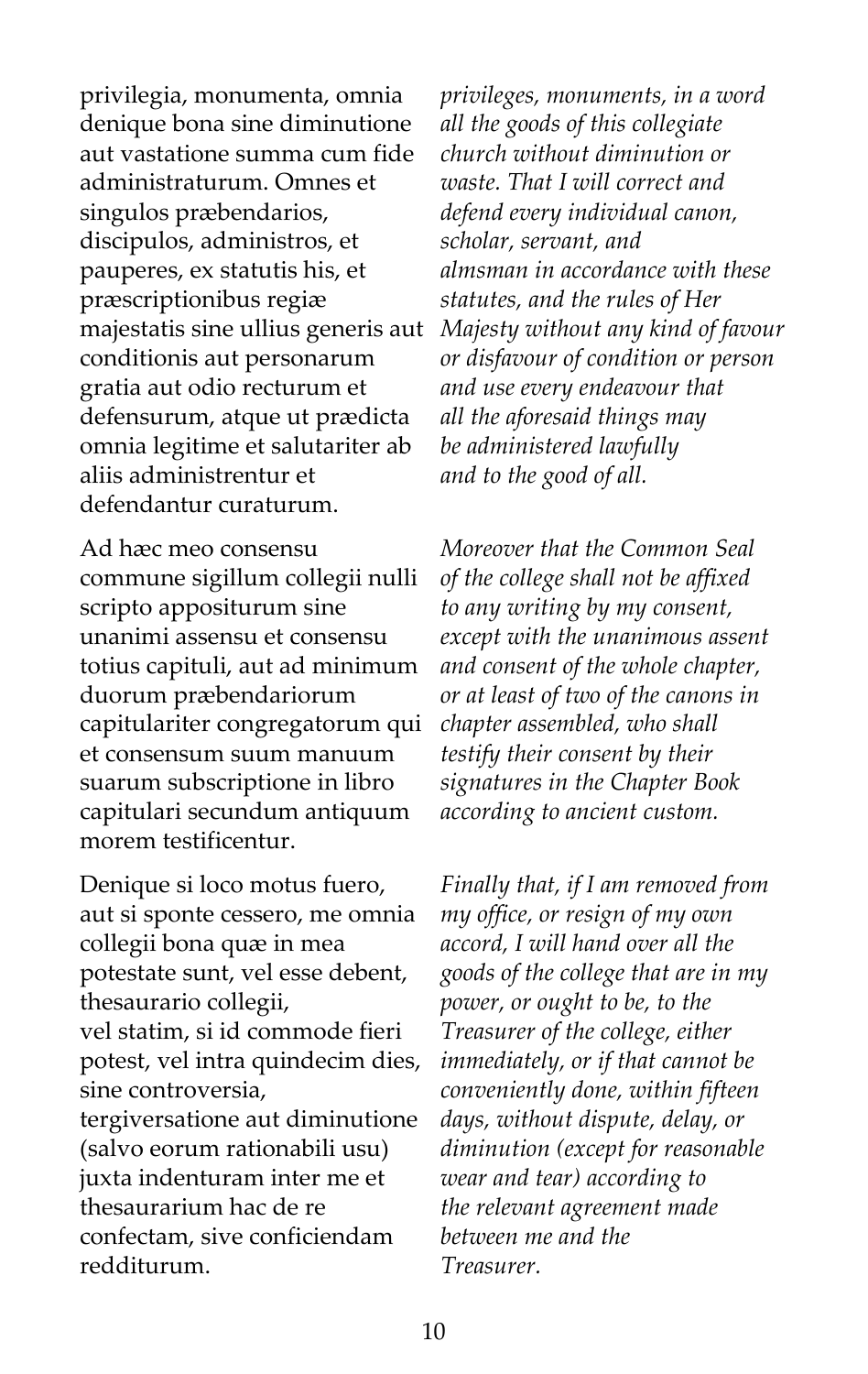Hæc omnia in me recipio, Deoque teste, me sedulo facturum promitto ac spondeo.

*All these things I take upon myself and, calling God to witness, I promise and vow that I will faithfully perform.*

*The Sub-Dean, taking the Dean-designate by the hand, leads him to his stall, and after placing him therein, says*

APE hanc primam CAPE hanc primam<br>
Sedem, ut Dei gloriam tua auctoritate et exemplo illustres: et corpus Christi in hac ecclesia ædificandum cures; quod ut efficaciter præstes, Spiritus Sancti gratiam tibi largiatur Dominus. **Amen.**

*Take this principal seat, that you may show forth the glory of God by your authority and example, and diligently promote the building of the body of Christ in this church; and that you may effectively perform the same duty, may the Lord make the grace of his Holy Spirit abound in you. Amen.*

*All remain seated. The Reverend Anthony Ball, Canon in Residence, reads*

# THE FIRST LESSON

**ITH** what shall I come before the Lord,<br>and bow myself before God on high? **V** and bow myself before God on high? Shall I come before him with burnt-offerings, with calves a year old? Will the Lord be pleased with thousands of rams, with tens of thousands of rivers of oil? Shall I give my firstborn for my transgression, the fruit of my body for the sin of my soul?' He has told you, O mortal, what is good; and what does the Lord require of you but to do justice, and to love kindness, and to walk humbly with your God?'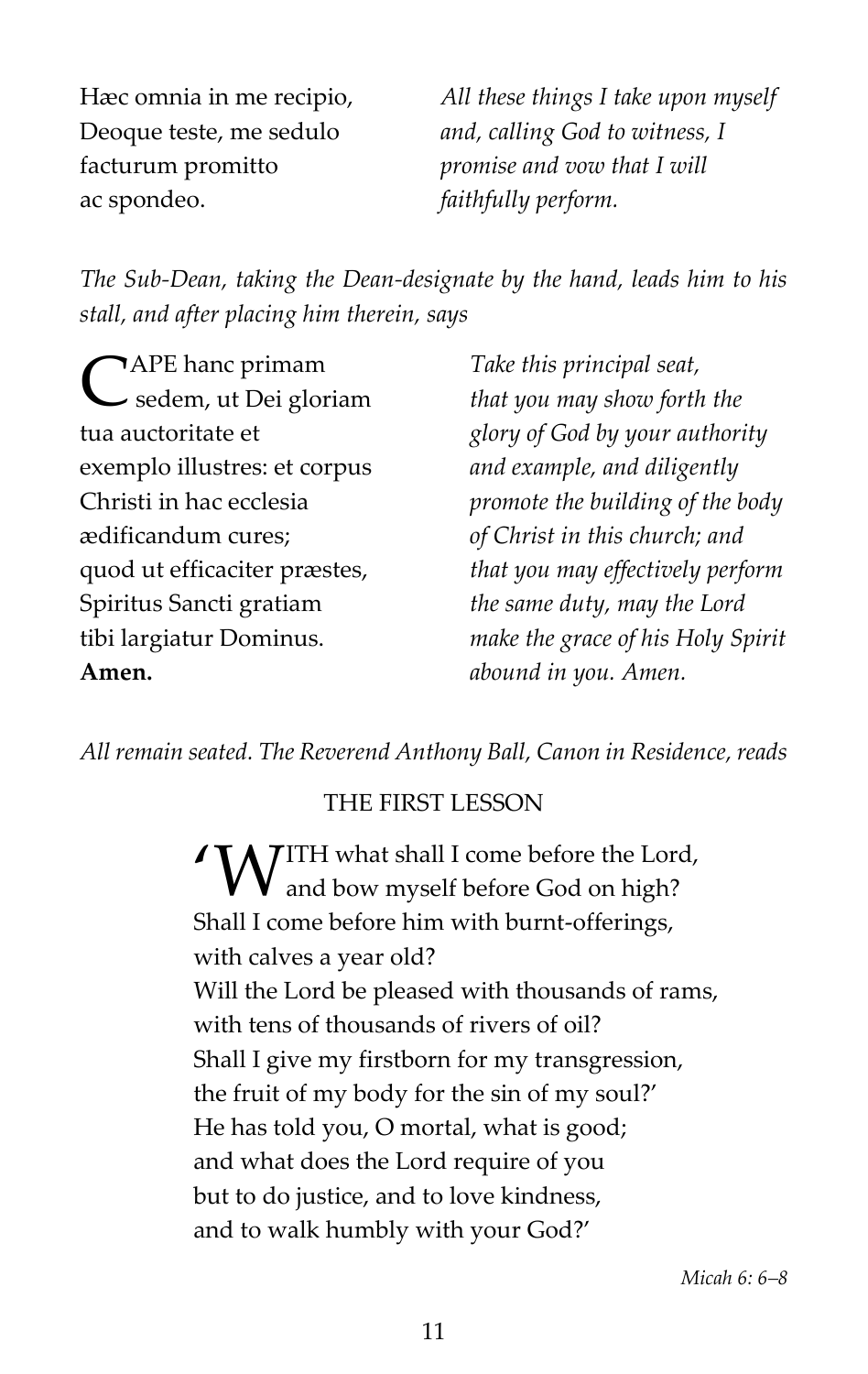## MAGNIFICAT

*during which the Dean censes the High Altar*

Y soul doth magnify the Lord :  $\mathbf{M}^{\text{Y}}$  soul doth magnify the Lord :<br>and my spirit hath rejoiced in God my Saviour. For he hath regarded : the lowliness of his hand-maiden. For behold, from henceforth : all generations shall call me blessed. For he that is mighty hath magnified me : and holy is his name. And his mercy is on them that fear him : throughout all generations. He hath shewed strength with his arm : he hath scattered the proud in the imagination of their hearts. He hath put down the mighty from their seat : and hath exalted the humble and meek. He hath filled the hungry with good things : and the rich he hath sent empty away. He remembering his mercy hath holpen his servant Israel : as he promised to our forefathers, Abraham and his seed, for ever. Glory be to the Father, and to the Son : and to the Holy Ghost; as it was in the beginning, is now, and ever shall be : world without end. Amen.

*Charles Villiers Stanford* in A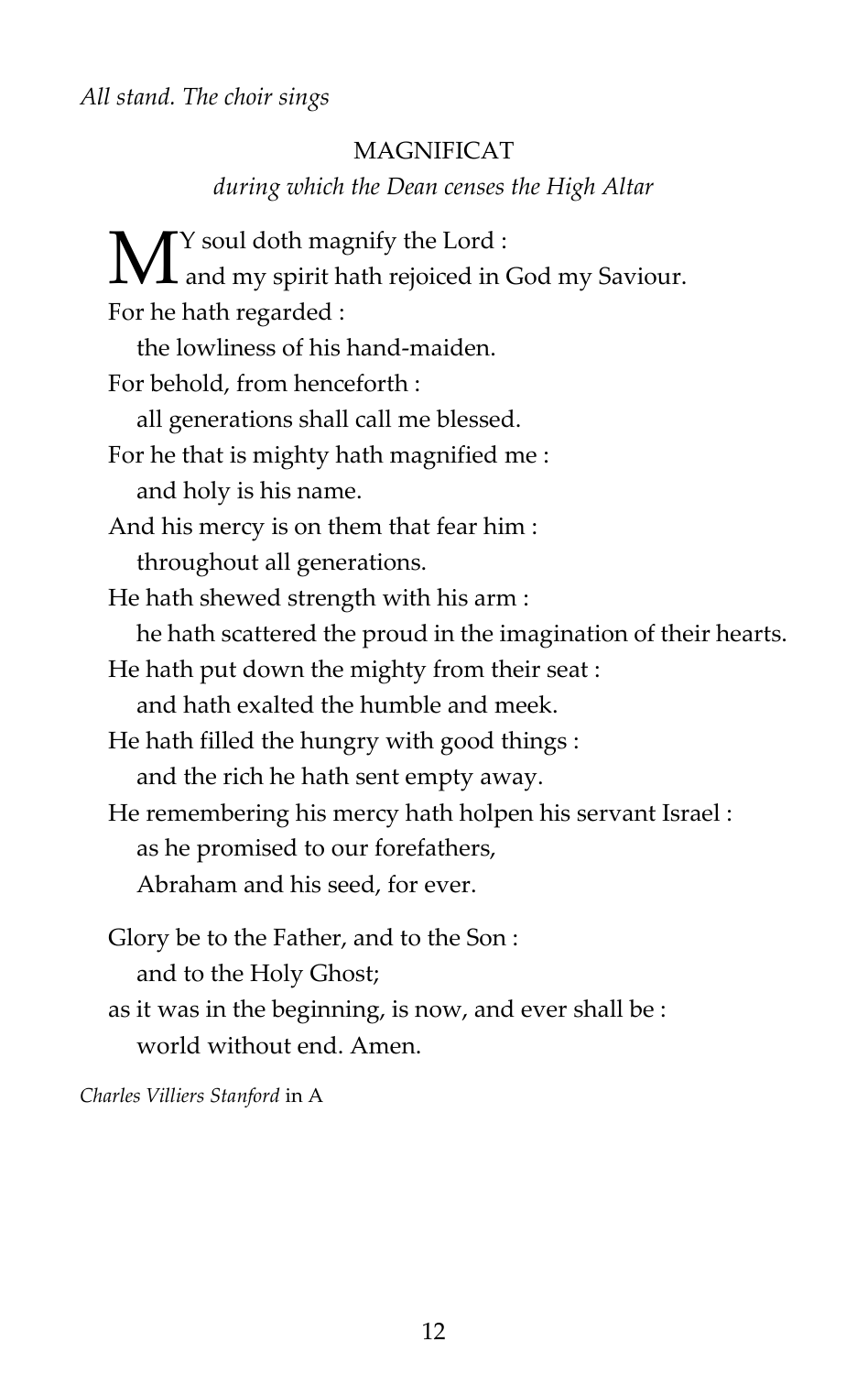*All sit. His Grace The Duke of Buccleuch and Queensberry, High Steward, reads* 

#### THE SECOND LESSON

S God's chosen ones, holy and beloved, clothe yourselves with  $\Delta^{\text{S God's chosen ones, holy and beloved, cloth}$  compassion, kindness, humility, meekness, and patience. Bear with one another and, if anyone has a complaint against another, forgive each other; just as the Lord has forgiven you, so you also must forgive. Above all, clothe yourselves with love, which binds everything together in perfect harmony. And let the peace of Christ rule in your hearts, to which indeed you were called in the one body. And be thankful. Let the word of Christ dwell in you richly; teach and admonish one another in all wisdom; and with gratitude in your hearts sing psalms, hymns, and spiritual songs to God. And whatever you do, in word or deed, do everything in the name of the Lord Jesus, giving thanks to God the Father through him.

*Colossians 3: 12–17*

#### *All stand. The choir sings*

#### NUNC DIMITTIS

ORD, now lettest thou thy servant depart in peace : **LET ORD, now lettest thou to according to thy word.** For mine eyes have seen : thy salvation, which thou hast prepared : before the face of all people; to be a light to lighten the Gentiles : and to be the glory of thy people Israel. Glory be to the Father, and to the Son : and to the Holy Ghost; as it was in the beginning, is now, and ever shall be : world without end. Amen.

*Charles Villiers Stanford* in A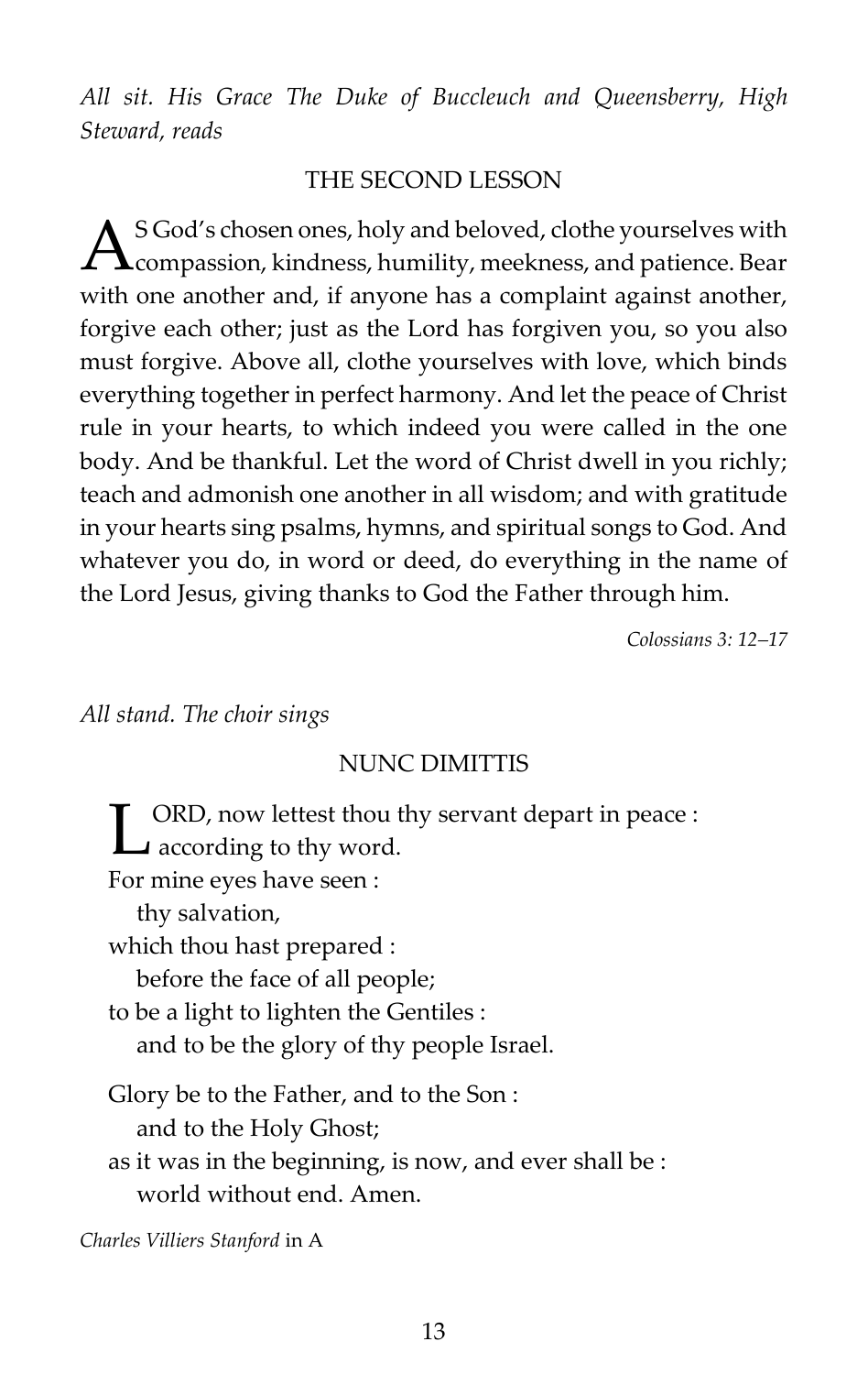#### THE APOSTLES' CREED

**BELIEVE in God the Father almighty,<br>
maker of heaven and earth:**<br>
i. I. Cl. : (1) **maker of heaven and earth: and in Jesus Christ his only Son our Lord, who was conceived by the Holy Ghost, born of the Virgin Mary, suffered under Pontius Pilate, was crucified, dead, and buried. He descended into hell; the third day he rose again from the dead; he ascended into heaven, and sitteth on the right hand of God the Father almighty; from thence he shall come to judge the quick and the dead. I believe in the Holy Ghost; the holy catholic Church; the communion of saints; the forgiveness of sins; the resurrection of the body; and the life everlasting. Amen.**

> The Lord be with you. And with thy spirit.

Let us pray.

*All kneel or sit. The officiant and choir sing*

#### THE LESSER LITANY

ORD, have mercy upon us. **CHRICH CHANGE MANUS** Christ, have mercy upon us. Lord, have mercy upon us.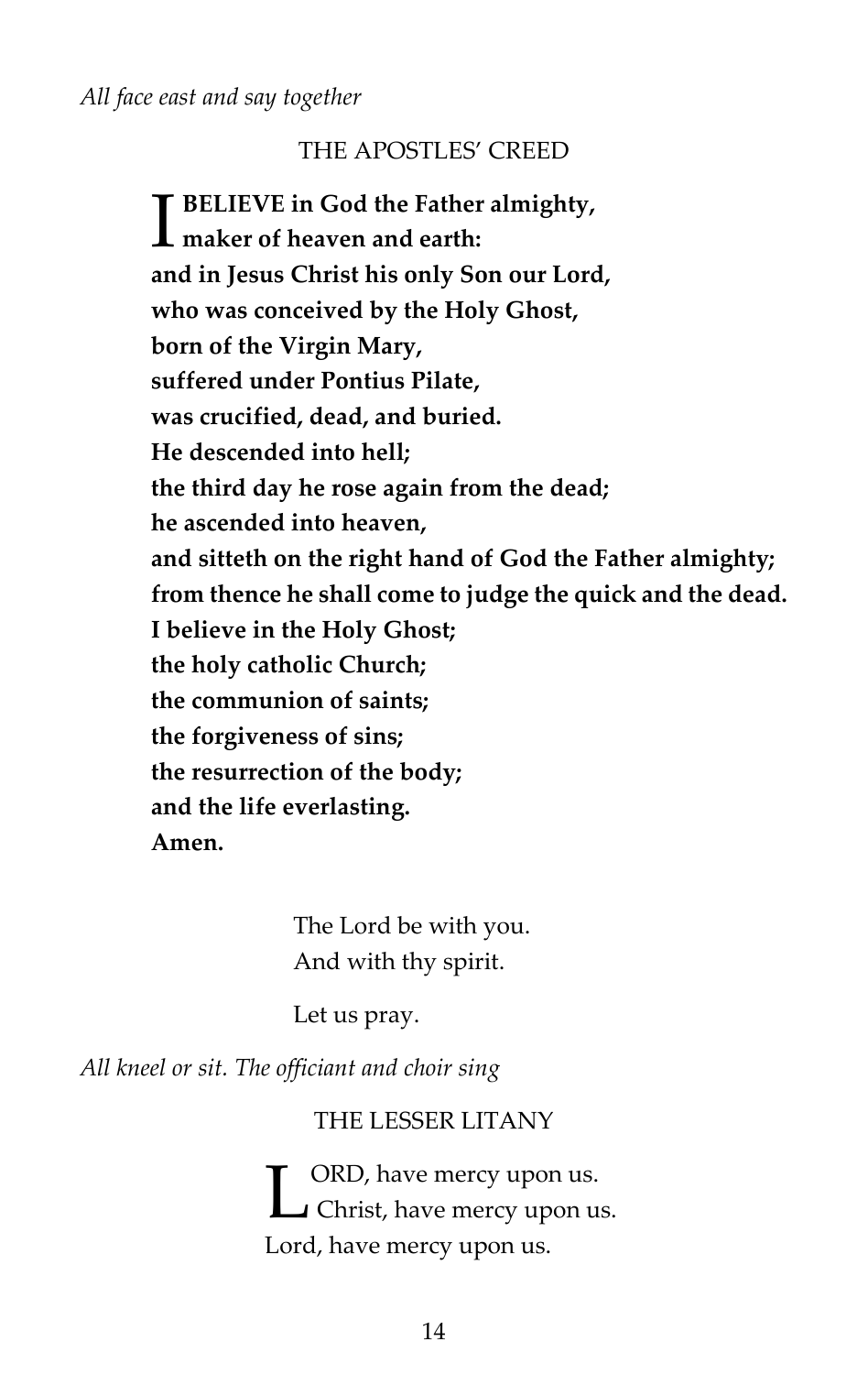#### THE LORD'S PRAYER

UR Father, which art in heaven, hallowed be thy name; thy  $\mathbf{V}$  kingdom come; thy will be done, in earth as it is in heaven. Give us this day our daily bread. And forgive us our trespasses, as we forgive them that trespass against us. And lead us not into temptation; but deliver us from evil. Amen. O

#### THE RESPONSES

LORD, shew thy mercy upon us. And grant us thy salvation. O

O Lord, save The Queen. And mercifully hear us when we call upon thee.

Endue thy ministers with righteousness. And make thy chosen people joyful.

O Lord, save thy people. And bless thine inheritance.

Give peace in our time, O Lord. Because there is none other that fighteth for us, but only thou, O God.

O God, make clean our hearts within us. And take not thy Holy Spirit from us.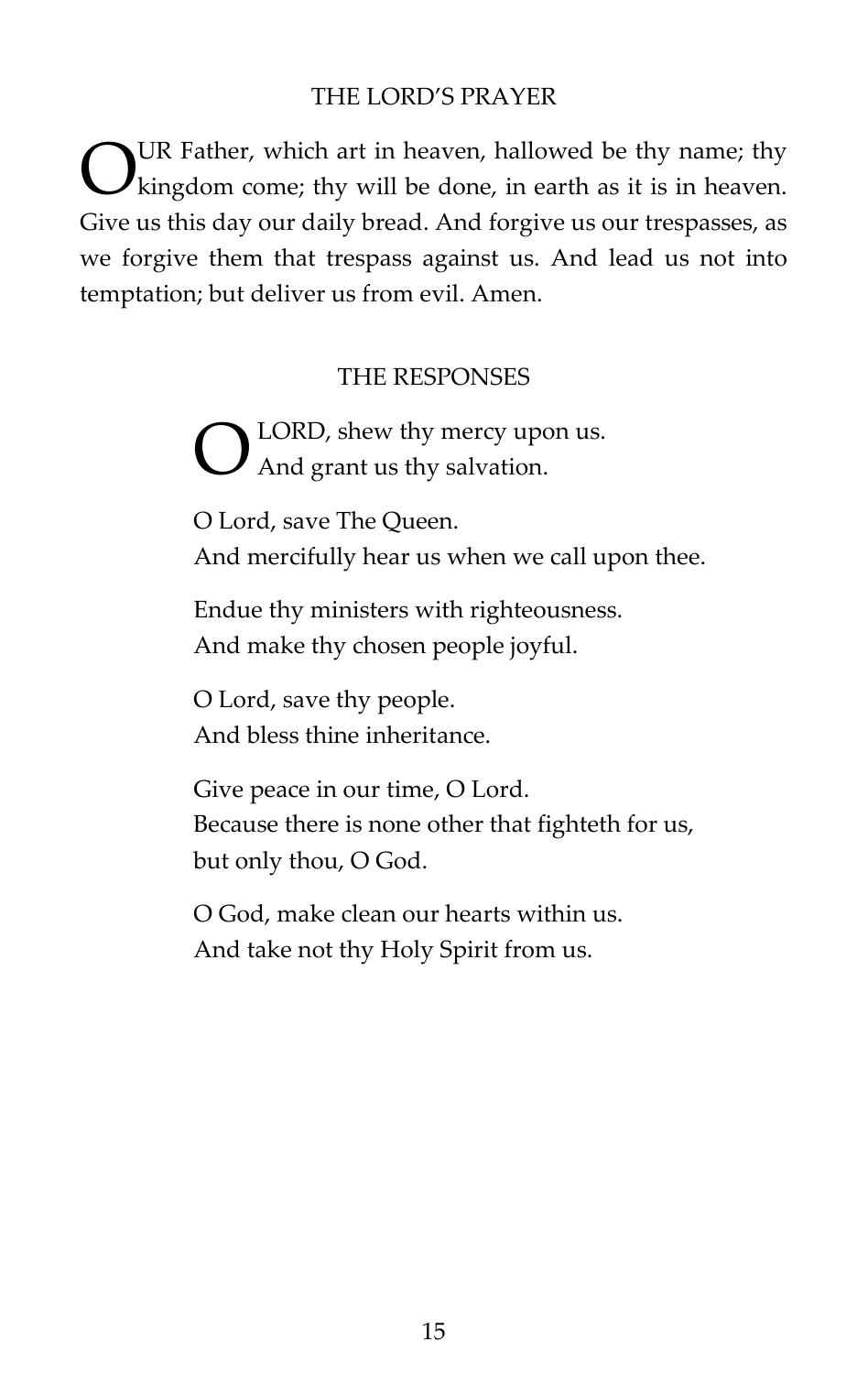# THE COLLECTS *of the day, for peace, and for aid against all perils*

ORD, we beseech thee to keep thy household the Church in **CORD**, we beseech thee to keep thy household the Church in continual godliness; that through thy protection it may be free from all adversities, and devoutly given to serve thee in good works, to the glory of thy name; through Jesus Christ our Lord. Amen.

O God, from whom all holy desires, all good counsels, and all just works do proceed; give unto thy servants that peace which the world cannot give; that both our hearts may be set to obey thy commandments, and also that, by thee, we being defended from the fear of our enemies may pass our time in rest and quietness; through the merits of Jesus Christ our Saviour. Amen.

Lighten our darkness, we beseech thee, O Lord; and by thy great mercy defend us from all perils and dangers of this night; for the love of thy only Son, our Saviour, Jesus Christ. Amen.

*Bernard Rose*

# THE PRAYERS

# *The Right Reverend Tim Thornton, Bishop at Lambeth, says*

Let us pray for the universal Church: for the Anglican Communion; for the Church of England; and for all who lead the Churches.

LMIGHTY and everlasting God, who hast revealed thy glory  $\mathbf{A}$  LMIGHTY and everlasting God, who hast revealed thy glory in Christ to all the nations: protect, we beseech thee, what thy compassion has created, that thy Church, which is spread abroad throughout the world, may persevere with steadfast faith in the confession of thy name; through Jesus Christ our Lord. **Amen.**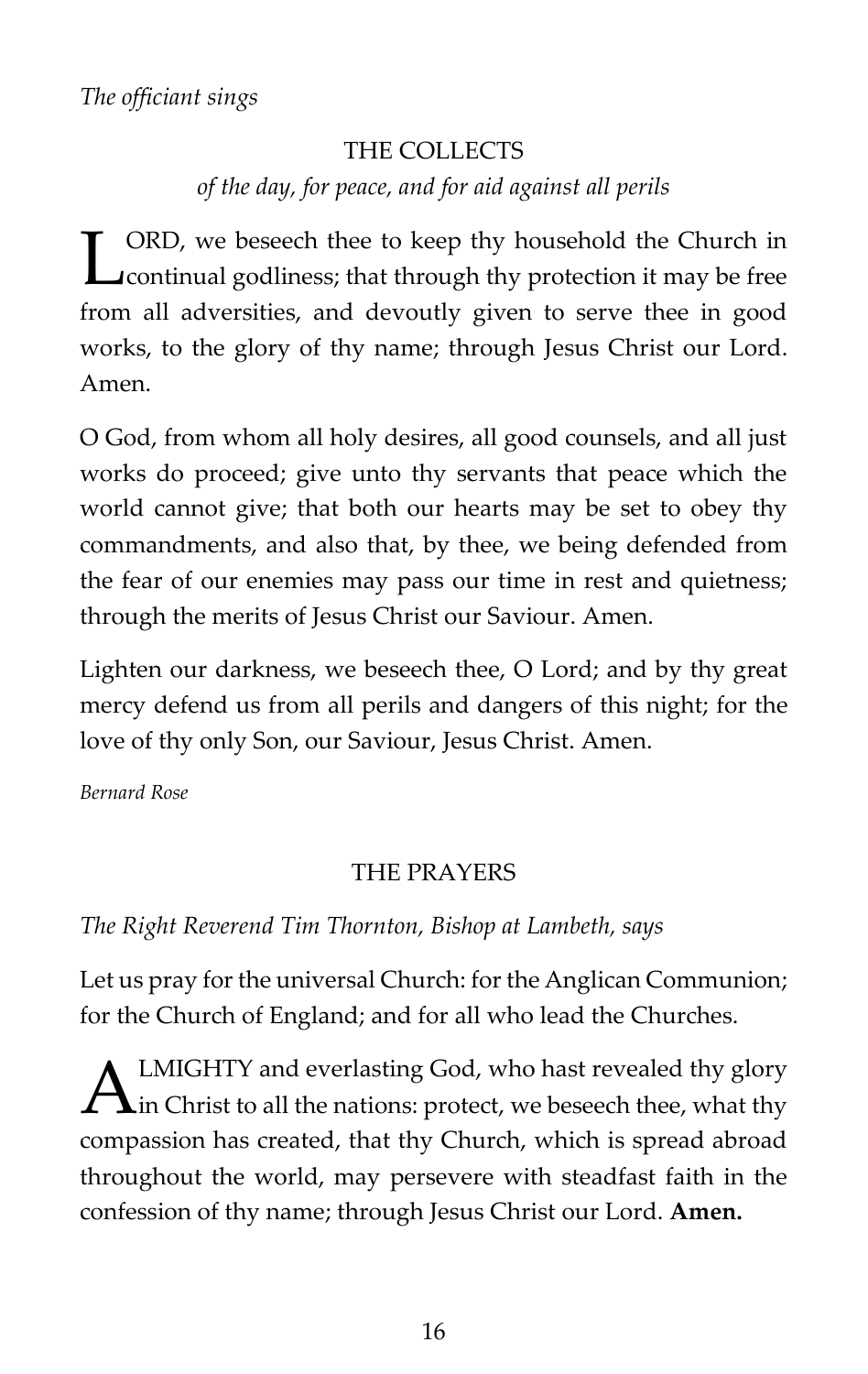*The Right Reverend and Right Honourable Dame Sarah Mullally DBE, Dean, Her Majesty's Chapels Royal, and Bishop of London, says*

Let us pray for the life of our nation: for Her Majesty The Queen and for her government; for parliament; for all judges and magistrates; for the work of the Civil Service; and for all in positions of influence and authority.

UIDE, we beseech thee, O Lord, all those to whom is **CUIDE**, we beseech thee, O Lord, all those to whom is committed the care of this nation; and grant to them at this time special gifts of wisdom and understanding, of counsel and strength; that they may consider all matters calmly in their deliberations, and act wisely and with compassion, upholding what is right, abhorring what is wrong, and performing that which is just, so that in all things thy will may be done; for the sake of Jesus Christ our Lord. **Amen.**

### *The Dean says*

EVERLASTING God, with whom a thousand years are but as one day, and in whose name are treasured here the memorials of many generations: Grant to those who labour in this place such measures of thy grace and wisdom, that they may neglect no portion of their manifold inheritance, but so guard and use it to thy glory and the enlargement of thy Church, that the consecration of all human powers may set forward thy purpose of gathering up into one all things in Christ; through whom to thee be glory, now and evermore. **Amen.** O

> *Joseph Armitage Robinson (1858–1933) Dean of Westminster 1902–11*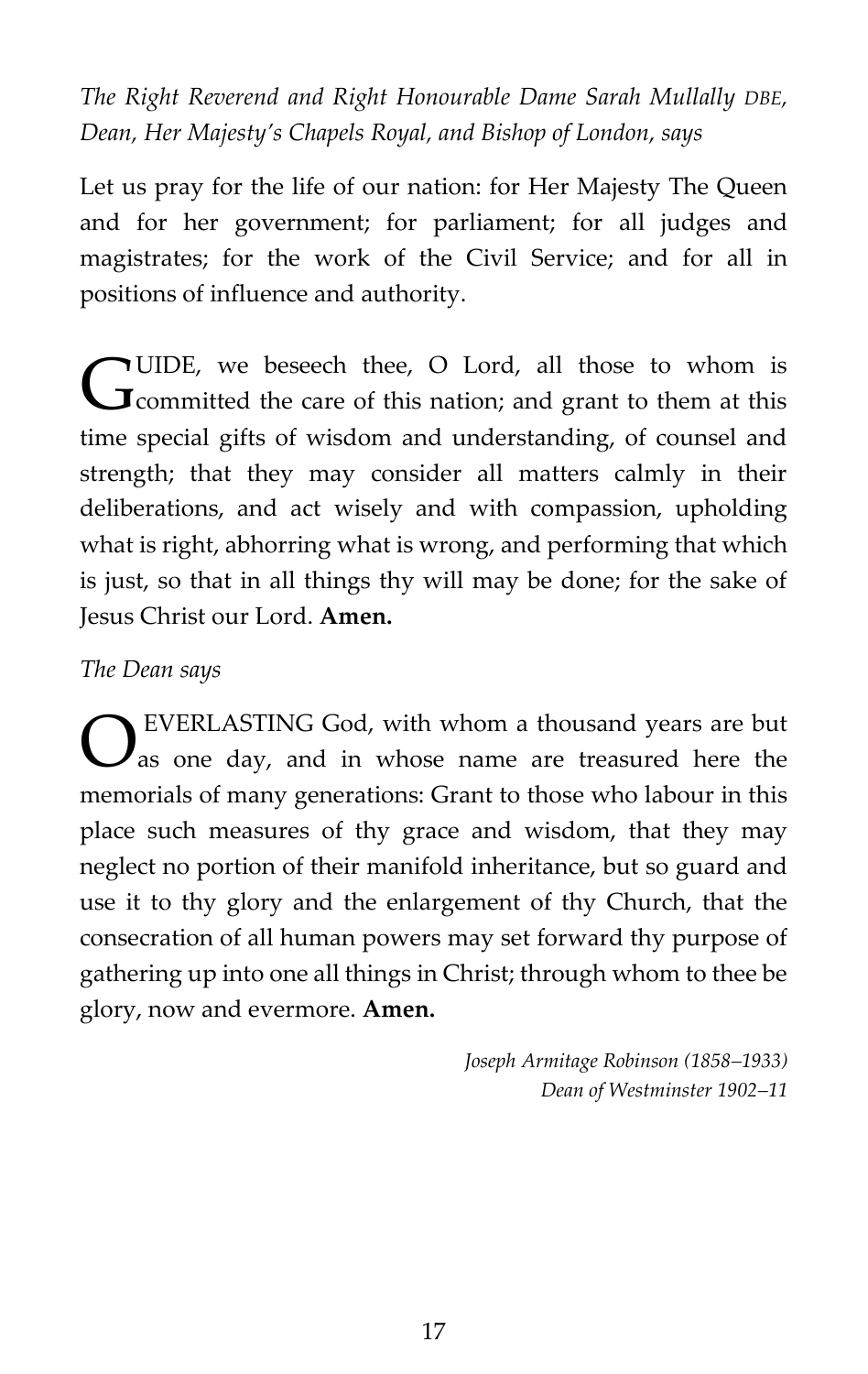#### THE ANTHEM

CLAP your hands together, all ye people : O sing unto God with the voice of melody. For the Lord is high, and to be feared : he is the great King upon all the earth. He shall subdue the people under us : and the nations under our feet. He shall choose out an heritage for us : even the worship of Jacob, whom he loved. God is gone up with a merry noise : and the Lord with the sound of the trumpet. O sing praises, sing praises unto our God : O sing praises, sing praises unto the Lord, our King. For God is the King of all the earth : sing ye praises with the understanding. God reigneth over the heathen : God sitteth upon his holy seat. For God, which is highly exalted, doth defend the earth, as it were with a shield. Glory be to the Father, and to the Son : and to the Holy Ghost; O

as it was in the beginning, is now, and ever shall be : world without end. Amen.

*Orlando Gibbons (1583–1625) Psalm 47: 1–8, 9b Organist of Westminster Abbey 1623–25*

*All remain seated for*

#### THE SERMON

# The Very Reverend Dr David Hoyle *Dean of Westminster*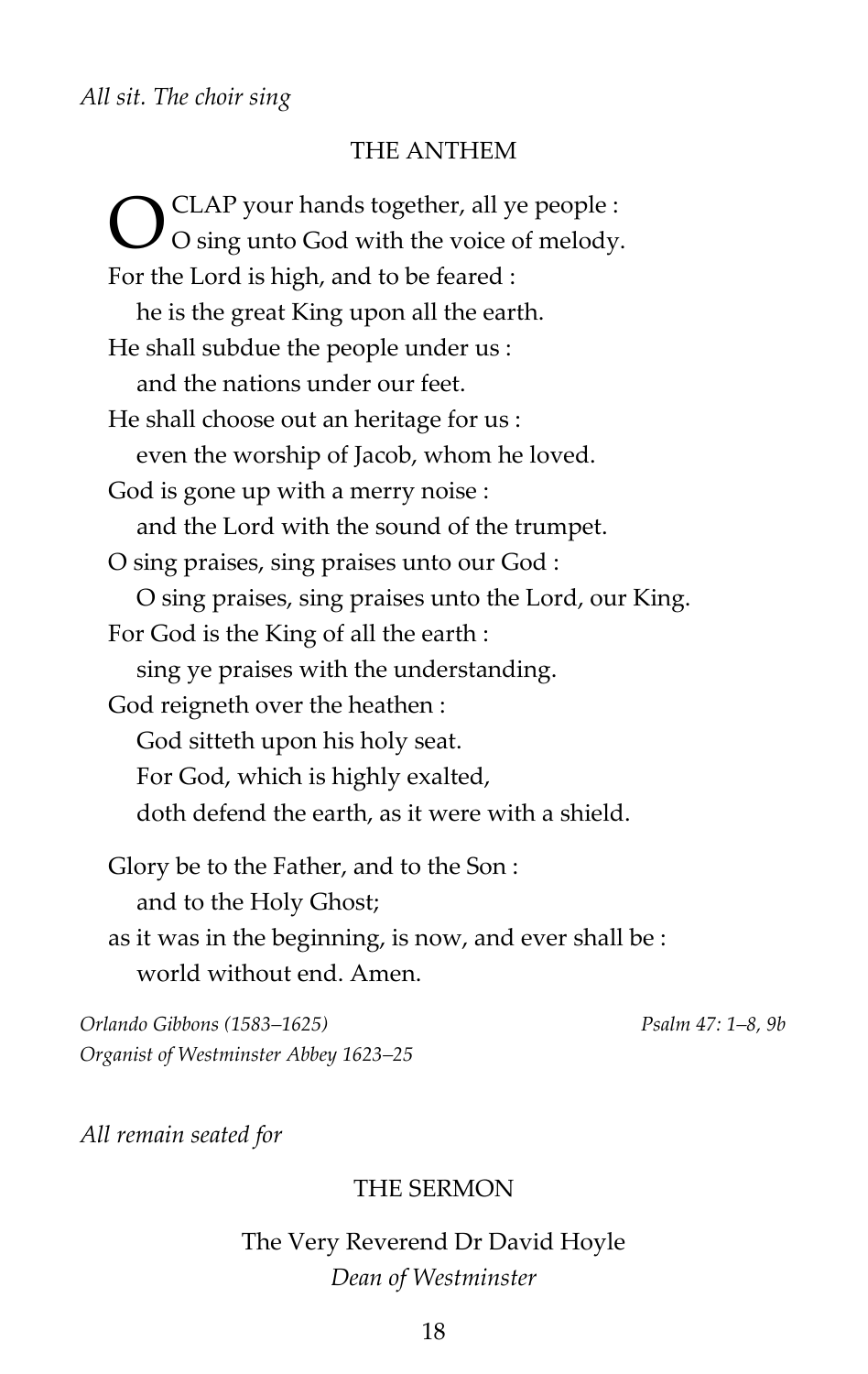#### THE HYMN

*during which the King of Arms of the Most Honourable Order of the Bath, the Chapter Clerk, and the Canons of Westminster conduct the Dean to his stall in the Lady Chapel*



THOU who camest from above, the pure celestial fire to impart, kindle a flame of sacred love on the mean altar of my heart. O

There let it for thy glory burn with inextinguishable blaze, and trembling to its source return in humble prayer, and fervent praise.

Jesus, confirm my heart's desire to work, and speak, and think for thee; still let me guard the holy fire, and still stir up thy gift in me.

Ready for all thy perfect will, my acts of faith and love repeat, till death thy endless mercies seal, and make my sacrifice complete.

*Hereford 431 NEH Charles Wesley (1707–88) Samuel Sebastian Wesley (1810–76)*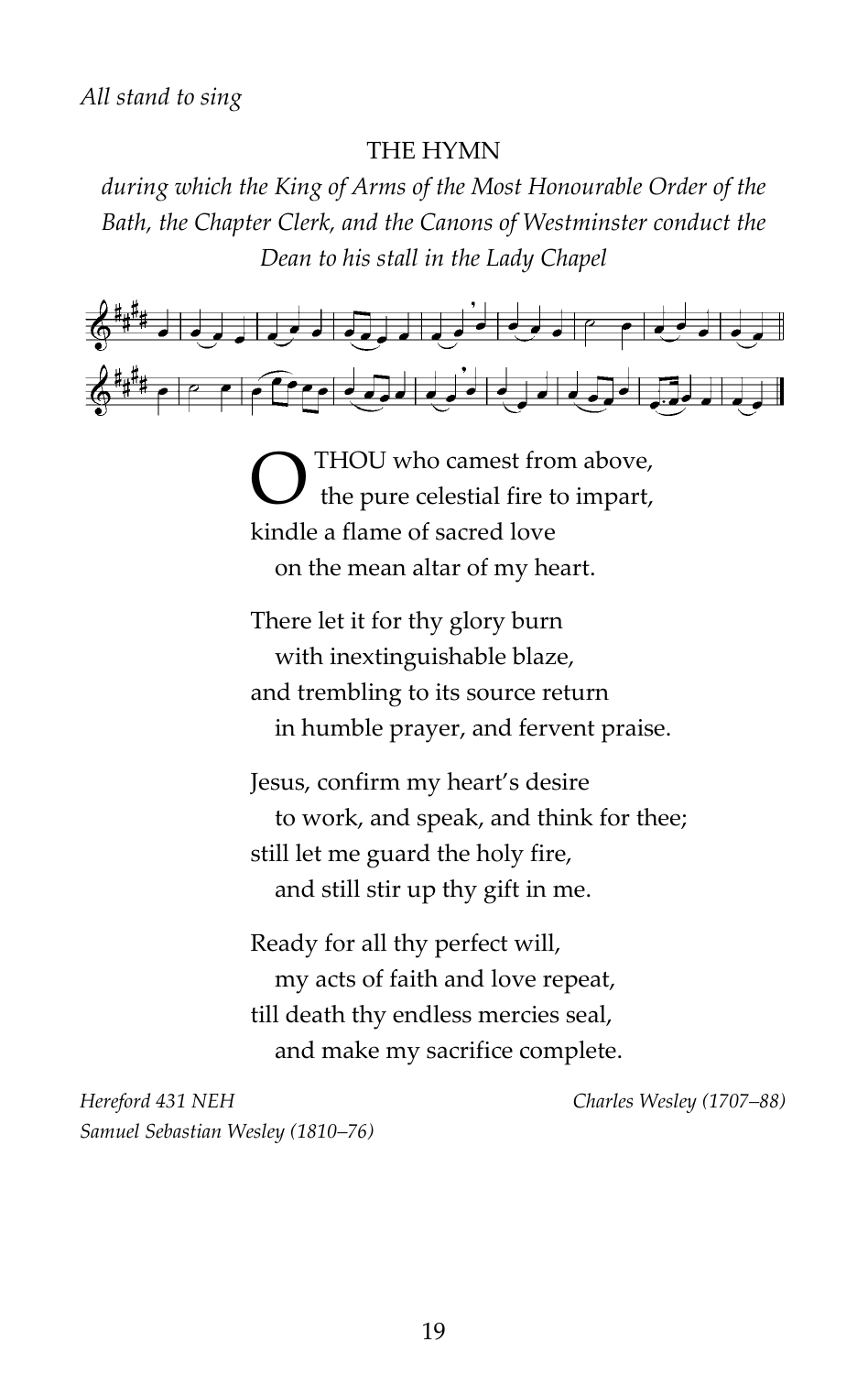*All remain standing. The Dean says*

#### THE PRAYERS

*for the Royal Family, and for the members of the Order of the Bath*

LMIGHTY God, the fountain of all goodness, we humbly beseech thee to bless our most gracious Sovereign Lady, Queen Elizabeth, Philip Duke of Edinburgh, Charles Prince of Wales, and all the Royal Family: endue them with thy Holy Spirit; enrich them with thy heavenly grace; prosper them with all happiness; and bring them to thine everlasting kingdom, through Jesus Christ our Lord. **Amen.**  $\overline{A}$ 

God save our gracious Sovereign, and all the Brotherhood of the Most Honourable Order of the Bath living and departed. **Amen.**

*All remain standing to sing*



# THE HYMN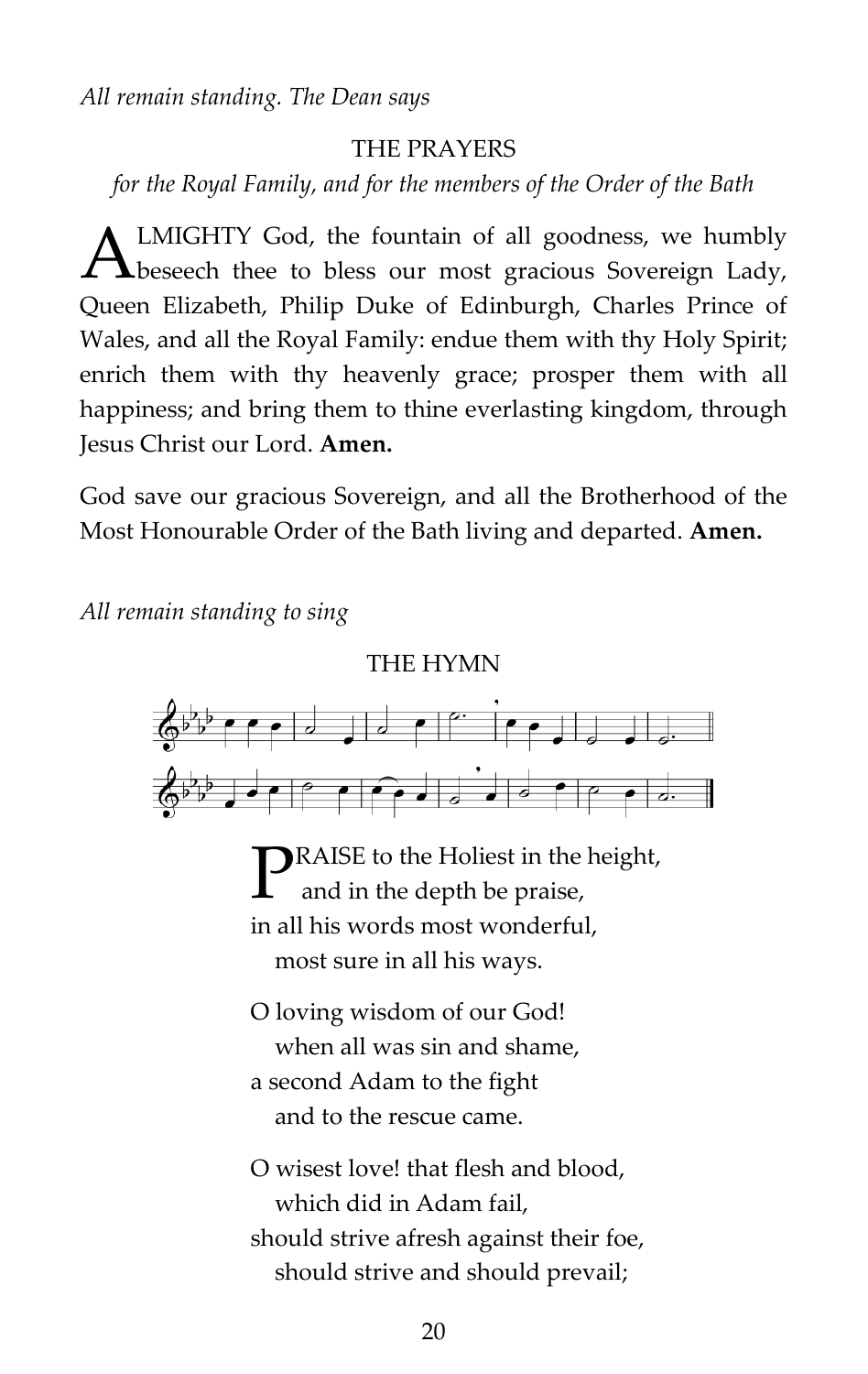and that a higher gift than grace should flesh and blood refine, God's presence and his very self, and essence all-divine.

O generous love! that he who smote in Man for man the foe, the double agony in Man for man should undergo;

and in the garden secretly, and on the cross on high, should teach his brethren, and inspire to suffer and to die.

Praise to the Holiest in the height, and in the depth be praise, in all his words most wonderful, most sure in all his ways.

*John Dykes (1823–76)*

*Gerontius 439i NEH John Henry Newman (1801–90)*

*The Dean pronounces*

#### THE BLESSING

OD grant to the living grace, to the departed rest, to the COD grant to the living grace, to the departed rest, to the Cohurch, The Queen, the Commonwealth, and all mankind, peace and concord, and to us sinners life everlasting; and the blessing of God almighty, the Father, the Son, and Holy Spirit, be among you and remain with you always. **Amen.**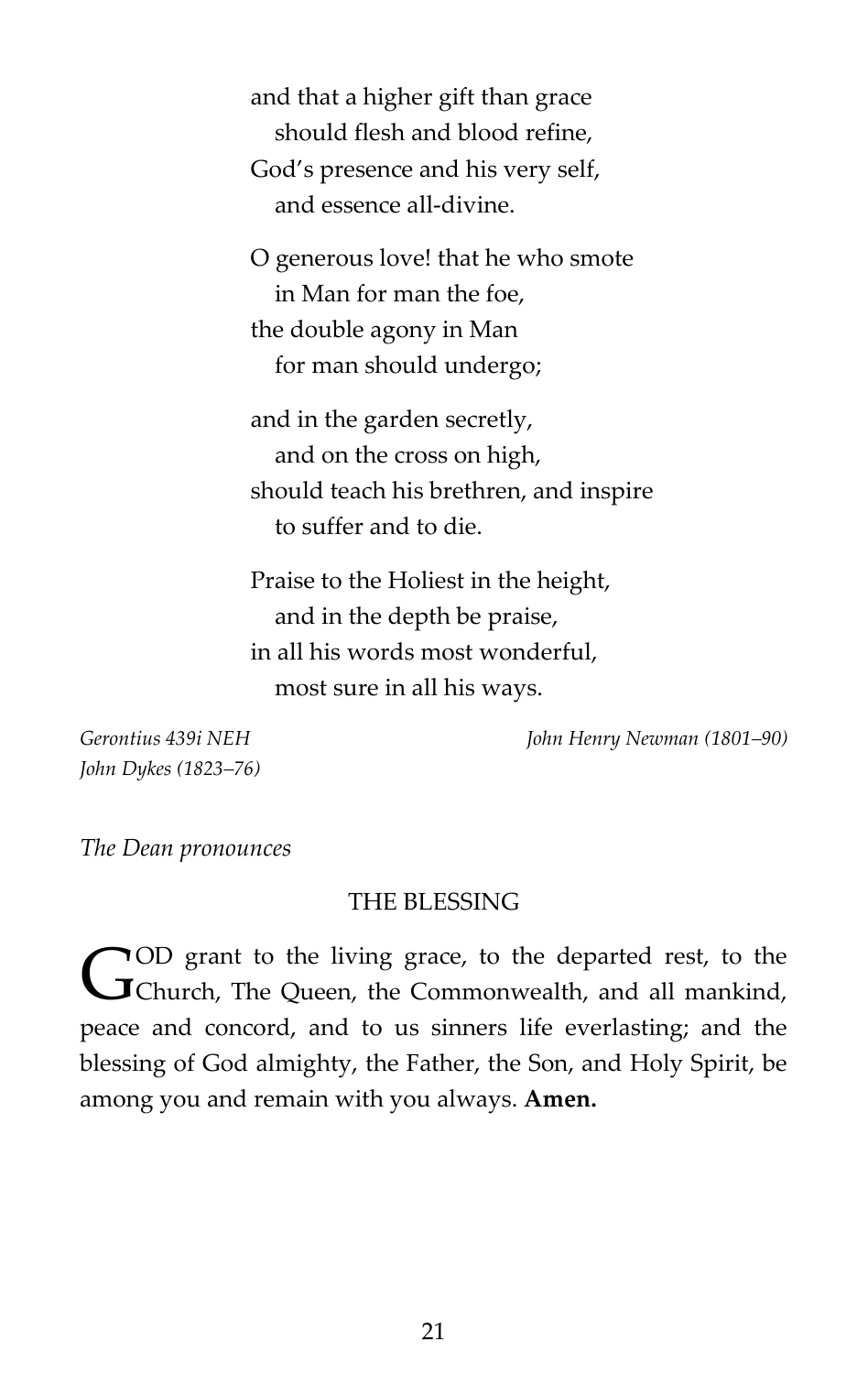#### *All remain standing to sing*

#### THE NATIONAL ANTHEM

OD save our gracious Queen, **COD** save our gracious Queen, God save The Queen. Send her victorious, Happy and glorious, Long to reign over us: God save The Queen.

*Music after the service*

Prelude in E flat BWV 552i *Johann Sebastian Bach*

*The Procession of the Collegiate Body moves to the west end of the church.*

# *The Sub-Dean conducts the Dean to the Jerusalem Chamber and places him in his seat at the table, saying*

APE hanc item primam sedem in domo capitulari, ut fideliter tractes negotia huius ecclesiae collegiatae cum fratribus tuis praebendariis ad Dei gloriam et totius collegii omniumque eius partium salutarem conservationem; quod ut efficaciter praestes, Spiritus Sancti gratiam tibi semper largiatur Dominus. Amen. C

*Take also this principal seat in the Chapter House that you may faithfully conduct the business of this collegiate church with your fellow canons, to the glory of God and for the safe keeping of the College both in its entirety and in all its parts; and that you may the more effectively perform this, may the Lord endow you bountifully with the grace of the Holy Spirit. Amen.*